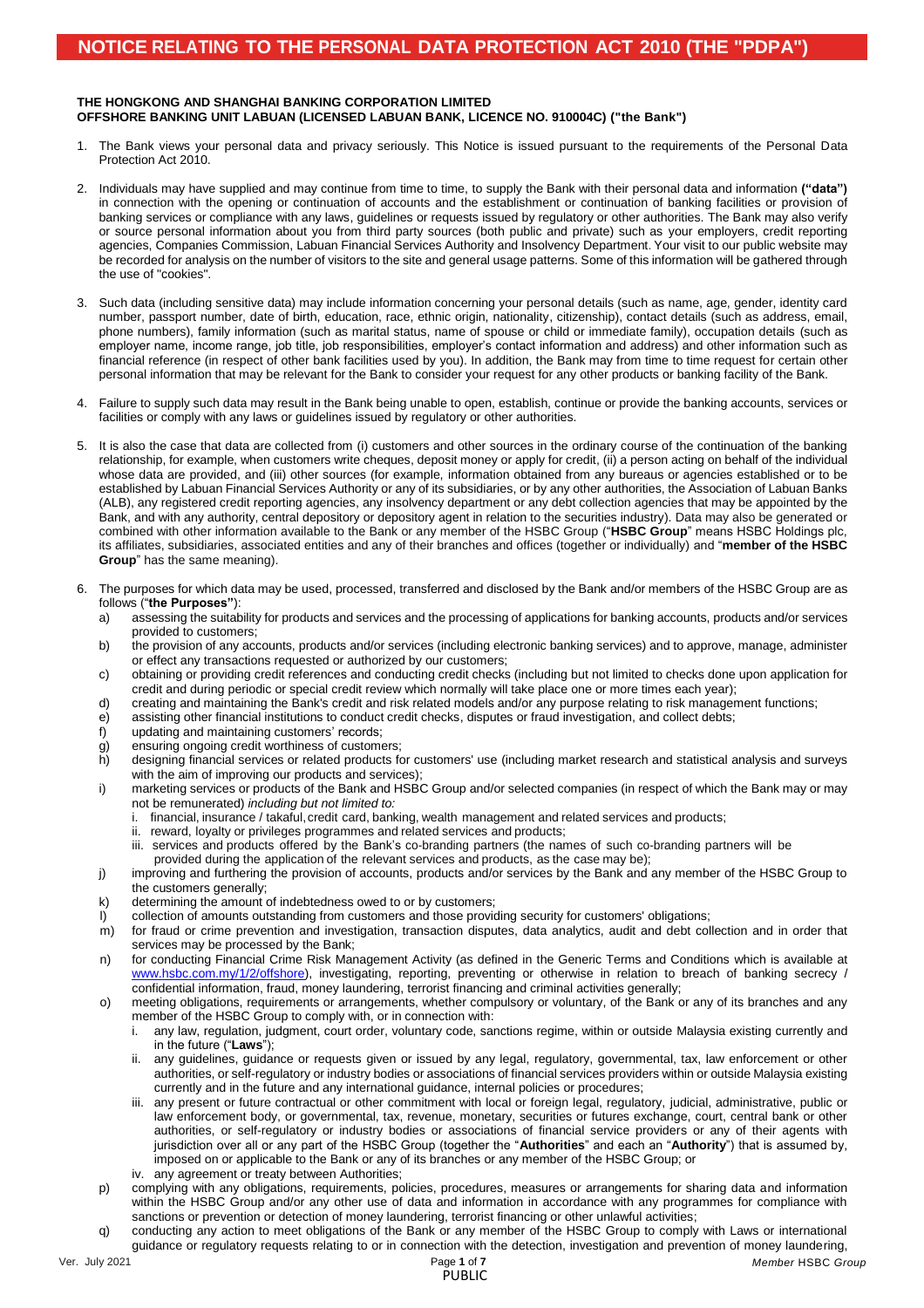# **NOTICE RELATING TO THE PERSONAL DATA PROTECTION ACT 2010 (THE "PDPA")**

terrorist financing, bribery, corruption, tax evasion, fraud, evasion of economic or trade sanctions and/or any acts or attempts to circumvent or violate any Laws relating to these matters;

- r) meeting any obligations of the Bank or any member of the HSBC Group to comply with any demand or request from the Authorities; s) enabling an actual or proposed assignee of the Bank, or participant or sub-participant of the Bank's rights in respect of the customer
- to evaluate the transaction intended to be the subject of the assignment, participation or sub-participation;
- t) for any purpose required by law or regulation;
- u) for the purpose of enforcing its legal rights and/or obtaining legal advice and/or any legal process (whether by way of judicial proceedings or any other form of proceedings recognised in law) initiated by or served on, the Bank (whether or not the Bank is a party);
- v) for making enquiries or investigations as to whether or not the customer or person whose data is collected, used and/or processed by the Bank is actually a sanctioned person, or is otherwise howsoever related to, or associated with, a sanctioned person or entity; and also for the reporting or the taking of any remedial or preventive action in relation thereto;
- w) for all ancillary purposes relating to the provision of facilities including the provision of computer, telecommunications and technology services;
- x) for business planning and decision making or internal operational requirements of the Bank or the HSBC Group (including, without limitation, financial, credit and risk analysis and management, system or product development and planning, insurance/takaful, reporting, audit and administrative purposes);
- y) maintaining the Bank's and HSBC Group's overall relationship with the customer (including, if the customer has not objected, marketing or promoting financial services or related products, market research, insurance/takaful, audit and administrative purposes); and/or
- z) any activity related or incidental to any abovementioned Purposes.
- 7. Data collected and held by the Bank or a member of the HSBC Group relating to an individual will be kept confidential but the Bank or a member of the HSBC Group may, as necessary, provide or disclose such information to the following parties (whether within or outside Malaysia) for the purposes set out in paragraph 6 (who may also subsequently process, transfer and disclose such data for the purposes set out in paragraph 6) subject at all times to any laws (including regulations, standards, industry code of practice, guidelines, obligations and/or directives from any regulatory authorities) applicable to the financial institution:
	- a) any member of the HSBC Group (including any officer, employee, agent or director);
	- b) any agent, contractor, sub-contractors, service providers, lawyers, auctioneers, valuers or associates of the HSBC Group (including their employees, directors, officers, interns, agents, contractors, service providers and professional advisers);
	- c) our business alliance or partners who may provide their product or services to us and/or to you and any third party service provider who provides administrative, telecommunications, computer, storage, payment or securities clearing or other services to the Bank in connection with the operation of its business (including their employees, directors and officers);
	- d) any Authorities;
	- e) any other person under a duty of confidentiality to the Bank including any member of the HSBC Group which has undertaken to keep such information confidential or any parties which are necessary in disputes or fraud investigation for the purposes of paragraph 6(m), including card payment network providers;
	- f) the drawee bank providing a copy of a paid cheque (which may contain information about the payee) to the drawer;
	- g) any person acting on behalf of an individual whose data are provided, payment recipients, beneficiaries, account nominees, intermediary, correspondent and agent banks, clearing houses, clearing or settlement systems, market counterparties, upstream withholding agents, swap or trade repositories, stock exchanges, securities central depositories or depository agents, companies in which the customer has an interest in securities (where such securities are held by the Bank or any member of the HSBC Group) or a person making any payment into the customer's account;
	- h) any person to whom the Bank or any of its branches or any member of the HSBC Group is under an obligation or required or expected to make disclosure for the purposes of any guidelines set out, or in connection with paragraphs 6 (n), (o), (p), (q) & (r);
	- i) any actual or proposed assignee of the Bank or participant or sub-participant or transferee of the Bank's rights in respect of the customer;
	- j) any party acquiring interest in, or assuming risk in, or in connection with, the accounts, products and/or Services provided by the Bank;
	- k) any third party fund manager who provides asset management services to the customers;
	- l) third party financial institutions, insurers/ takaful operators, credit card companies, securities and investment services providers, lead generators or aggregators;
	- m) third party reward, loyalty, co-branding and privileges programme providers;
	- n) co-branding partners of the Bank or any member of the HSBC Group (the name of such co-branding partners will be provided during the application of the relevant services and products, as the case may be);
	- o) external service providers (including but not limited to mailing houses, telecommunication companies, telemarketing and direct sales agents, call centres, data processing companies and information technology companies) that the Bank engages for the purposes set out in paragraph 6 (i);
	- p) other financial institutions, credit reference agencies, credit reporting agencies registered under the Credit Reporting Agencies Act 2010 (as listed on the Bank's website at [www.hsbc.com.my/1/2/offshore\)](http://www.hsbc.com.my/1/2/offshore) or credit bureaus (including those established by Labuan Financial Services Authority or any of its subsidiaries, or by any other Authority), the Association of Labuan Banks (ALB); any authority, central depository or depository agent in relation to the securities industry; the police; any other governmental or regulatory authority or body, Cagamas Berhad and/or Credit Guarantee Corporation Berhad, any insolvency department and in the event of default, to debt collection agencies;
	- q) any present or prospective guarantors or security providers for the facilities;
	- r) any person the Bank believes in good faith to be tendering payment on the customer's behalf; and/or
	- s) any Connected Person (as defined in the Generic Terms and Conditions which is available at [www.hsbc.com.my/1/2/offshore\)](file:///C:/Users/45085858/AppData/Local/Microsoft/Windows/INetCache/Content.Outlook/N3VI8J91/www.hsbc.com.my/1/2/offshore) of the customer;

wherever located, including in jurisdictions which do not have data protection laws that provide the same level of protection as Malaysia. Whether it is processed in Malaysia or overseas, in accordance with data protection legislation, customer's data will be protected by a strict code of secrecy and security which all members of the HSBC Group, their staff and third parties are subject to. The customer understands that the Bank or any of the recipients will be obliged to disclose data if legally compelled to do so by any Laws.

- 8. In connection with 7 (p) above, in the event of any default in payment where the amount in default is not fully paid on or before the due date, the individual is liable to have his/her/its account data shared with, disclosed to and/or retained by the registered credit reporting agency.
- 9. If the customer has a joint account, the Bank may also disclose any of the co-account holders, data provided to the Bank in relation to the account.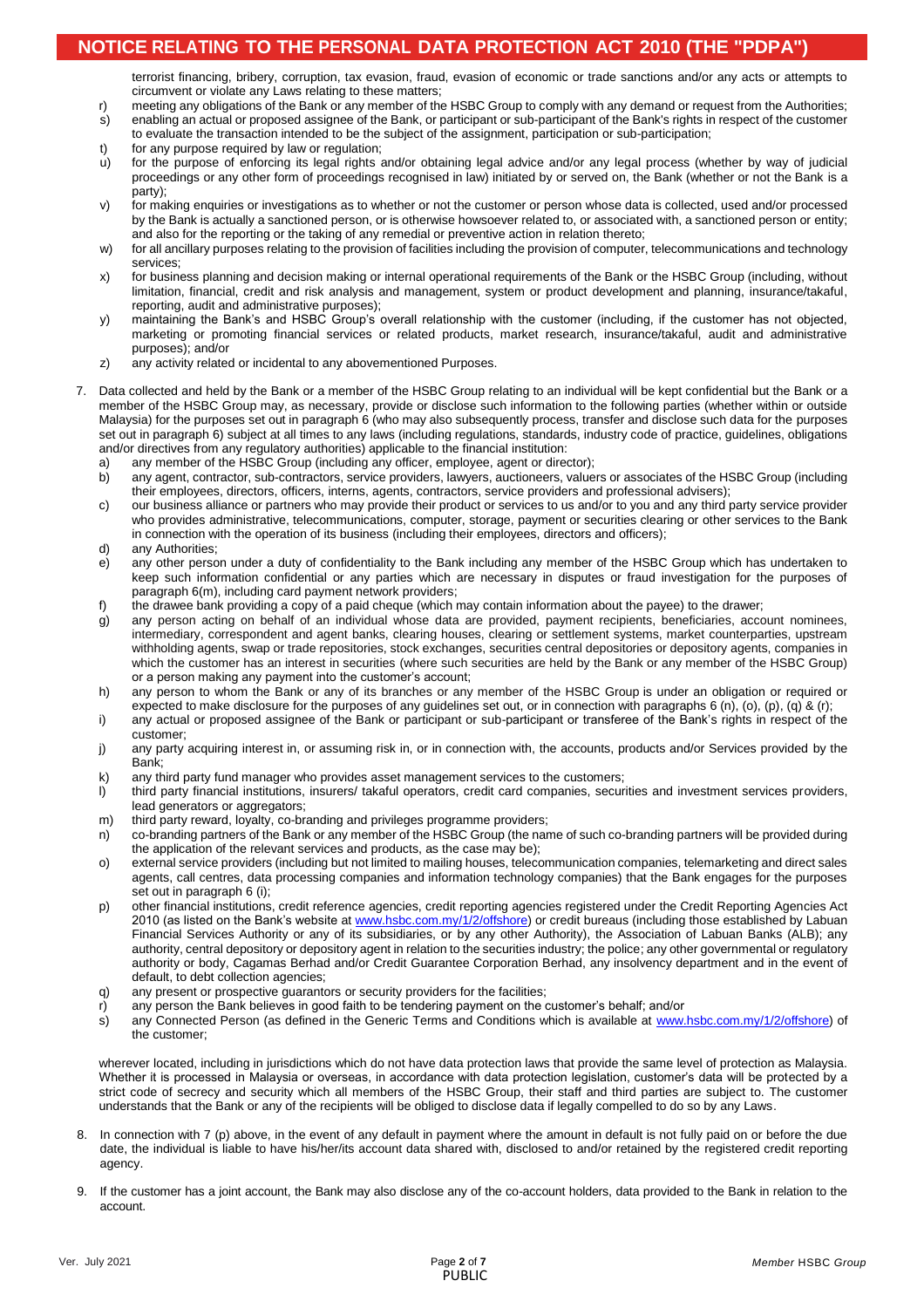# **NOTICE RELATING TO THE PERSONAL DATA PROTECTION ACT 2010 (THE "PDPA")**

- 10. If the customer is a company, limited liability partnership, conventional partnership, association or society, the Bank is authorised to provide in its sole discretion, any data on or relating to the customer's account or any such services provided to the customer, to any Connected Person (as defined in the Generic Terms and Conditions which is available at [www.hsbc.com.my/1/2/offshore\)](http://www.hsbc.com.my/1/2/offshore) or such other persons of whom the Bank is satisfied as being members of the governing body of the customer as the case may be irrespective of whether such persons are the authorised signatories and if they are, irrespective of their signing authority under the customer's account or any services provided to the customer.
- 11. The Bank may use, analyse and assess data held about the customer and the customer's account, including the nature of the customer's transactions and/or the counterparties the customer deals with, to give the customer and/or its counterparties, information about products and services from members of the HSBC Group and those of selected third parties which the Bank thinks may interest the customer and/or its counterparties via telephone, mobile phone, electronic media, post or other means. The Bank may pass this information to other members of the HSBC Group so that they may do the same unless the customer has objected to such disclosure for purposes of crossselling to the customer or its counterparties.
- 12. Under and in accordance with the provisions of the PDPA and the Code of Practice approved and issued under the PDPA, any individual may:<br>a)
	- a) check whether the Bank holds data about him/her and of access to such data;<br>b) request the Bank to correct any data relating to him/her which is inaccurate:
	- request the Bank to correct any data relating to him/her which is inaccurate;
	- c) request clarification on the Bank's policies and practices in relation to data and to be informed of the kind of personal data held by the Bank;
	- d) in relation to facilities, to request to be informed which items of data are routinely disclosed to registered credit reporting agencies or debt collection agencies.
- 13. In accordance with the terms of the PDPA, the Bank has the right to charge a fee for the processing of any data access request.
- 14. The individual can request for access to data, correction of data and types of data held by the Bank. This request should be made in person via any of the Bank's branches. You will be asked to complete a data access / correction form and a fee is chargeable as provided in the PDPA. Alternatively, you may contact the Bank's branch (the number is available at [www.hsbc.com.my/1/2/offshore\)](file:///C:/Users/45085858/AppData/Local/Microsoft/Windows/INetCache/Content.Outlook/N3VI8J91/www.hsbc.com.my/1/2/offshore).
- 15. If you have any queries or complaints relating to this Notice or otherwise relating to misuse or suspected misuse of your personal information, customer may contact the Bank's branch (the number is available at [www.hsbc.com.my/1/2/offshore\)](http://www.hsbc.com.my/1/2/offshore).
- 16. If you do not want us to further disclose your name, contact particulars and/or non-financial information to any company within the HSBC Group Member or the said third parties for the purposes of cross-selling and/or if you do not want to be contacted by the Bank or the said third parties for the sale or promotion of any products or services via the posting of any promotional and/or marketing materials, please write to:

**Direct Mailing Exclusion Coordinator The Hongkong and Shanghai Banking Corporation Limited, Offshore Banking Unit Labuan** Level 11(B1), Main Office Tower Financial Park Labuan Jalan Merdeka 87000 Wilayah Persekutuan Labuan

- 17. The Bank reserves the right to amend this Notice at any time and will place notice of such amendments on the Bank's website or the Bank's branches or via any other mode the Bank views suitable.
- 18. Nothing in this Notice shall limit the rights of customers or the Bank under the Personal Data Protection Act 2010.
- 19. If you are reading this as a partner or on behalf of a body corporate or business enterprise which is a customer of the Bank, the giving of this Notice addressed to the partnership, body corporate or business enterprise shall be deemed as notice given to all the partners or office-bearers (as the case may be) of such customer whose data are collected and/or processed by the Bank for the purposes as stated herein. In this regard, the customer warrants that the customer has obtained the consent of all such individuals to the provision of their data to the Bank for the foregoing purposes and for disclosure to such parties as stipulated above and the customer undertakes to extend a copy of this Notice to all such individuals, which expression shall include all such existing and new partners or office-bearers (as the case may be) of the customer from time to time.
- 20. Aside from customers, this Notice shall also apply (as the context shall require) in relation to the usage, processing and disclosure of the data of any other individual who is not a customer but whose data is required to be collected by the Bank by reason of, or incidental to, the provision of any banking accounts, services and/or facilities by the Bank to its customers, whether the customer concerned is another individual(s) or is a company, business entity or organisation. In this regard, the customer confirms and warrants that the customer has (a) obtained the consent of such individuals to the provision of such data to the Bank for the foregoing purposes and for disclosure to such parties as stipulated above; and (b) has informed such individuals that the Bank is not required to obtain consent from such individuals.

**Your continued usage of the banking accounts, services and/or facilities is deemed consent for the Bank to collect, process and store the data in accordance with the above. Failure to consent to the above may result in the Bank being unable to open, establish, continue or provide the banking accounts, services or facilities to you.**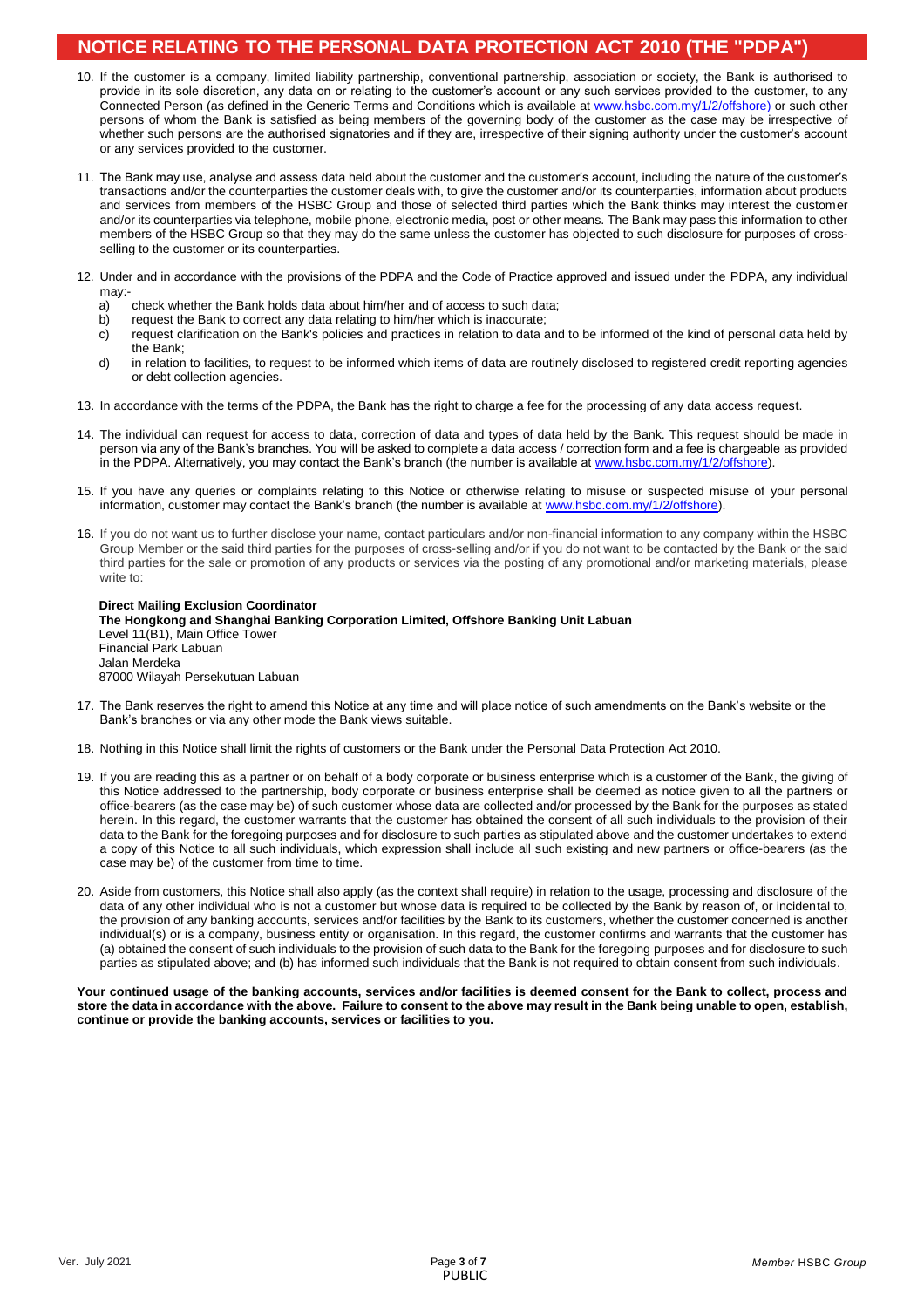### THE HONGRONG AND SHANGHAI BANKING CORPORATION LIMITED<br>UNIT PERBANKAN LUAR PESISIR LABUAN (BANK LABUAN BERLESEN, LESEN NO.910004C) ("Bank") **THE HONGKONG AND SHANGHAI BANKING CORPORATION LIMITED**

- 1. Bank memandang serius data peribadi dan privasi anda. Notis ini dikeluarkan selaras dengan keperluan-keperluan Akta Perlindungan Data Peribadi 2010.
- 2. Individu-individu mungkin telah membekalkan dan boleh terus dari semasa ke semasa, membekalkan Bank dengan data peribadi dan maklumat mereka **("data")** berkaitan dengan pembukaan atau menyambung akaun dan penubuhan atau berterusan dengan kemudahan perbankan atau memperuntukan perkhidmatan perbankan atau mematuhi dengan mana-mana undang-undang, garis panduan atau permintaan yang dikeluarkan oleh pihak berkuasa kawal selia atau lain-lain pihak berkuasa. Bank juga boleh mengesahkan atau mencari sumber maklumat peribadi mengenai anda daripada sumber pihak ketiga (awam dan swasta) seperti majikan anda, agensi pelapor kredit, Suruhanjaya Syarikat, Lembaga Perkhidmatan Kewangan Labuan dan Jabatan Insolvensi. Lawatan anda ke laman web kami mungkin akan direkod untuk analisa bilangan pelawat ke laman tersebut dan corak penggunaan umum. Sebahagian daripada maklumat ini akan dikumpul melalui penggunaan "cookies".
- 3. Data tersebut (merangkumi data sensitif) termasuklah maklumat berkenaan dengan butir-butir peribadi anda (seperti nama, umur, jantina, nombor kad pengenalan, nombor pasport, tarikh lahir, pendidikan, bangsa, keturunan, warganegara, kerakyatan), butir-butir hubungan (seperti alamat, e-mel, nombor telefon) maklumat keluarga (seperti status perkahwinan, nama suami isteri atau anak atau keluarga terdekat), butir-butir pekerjaan (seperti nama majikan, lingkungan pendapatan, jawatan, tanggungjawab kerja, maklumat hubungan dan alamat majikan) dan maklumat-maklumat lain seperti rujukan kewangan (berkenaan kemudahan-kemudahan perbankan lain yang digunakan oleh anda). Sebagai tambahan, Bank boleh dari semasa ke semasa meminta maklumat peribadi tertentu yang lain yang mungkin berkaitan bagi Bank mempertimbangkan permintaan anda untuk mana-mana produk atau kemudahan perbankan oleh Bank.
- 4. Kegagalan untuk membekalkan data-data tersebut boleh menyebabkan Bank tidak boleh membuka, menubuhkan, meneruskan atau menyediakan akaun-akaun perbankan, perkhidmatan-perkhidmatan atau kemudahan-kemudahan atau mematuhi dengan mana-mana undang-undang atau garis panduan yang dikeluarkan oleh pengatur atau pihak-pihak berkuasa lain.
- 5. Ianya juga menjadi kes bahawa data yang dikumpulkan daripada (i) pelanggan dan mana-mana sumber dalam keadaan biasa bagi meneruskan hubungan perbankan, sebagai contoh, apabila pelanggan menulis cek-cek, wang deposit atau memohon untuk kredit, (ii) seseorang yang bertindak bagi pihak individu yang mana data disediakan, dan (iii) sumber-sumber lain (sebagai contoh, maklumat yang diperolehi daripada mana-mana biro atau agensi yang ditubuhkan atau akan ditubuhkan oleh Lembaga Perkhidmatan Kewangan Labuan atau mana-mana anak syarikatnya, atau oleh mana-mana pihak berkuasa lain, Persatuan Bank-bank Labuan (ALB), mana-mana agensi pelapor kredit berdaftar, mana-mana jabatan insolvensi atau agensi kutipan hutang yang boleh dilantik oleh Bank, dan dengan manamana pihak berkuasa, tempat simpanan pusat atau agen tempat simpanan berkaitan dengan industri sekuriti). Data boleh juga dihasilkan atau digabungkan dengan maklumat lain yang sedia ada kepada Bank atau mana-mana ahli Kumpulan HSBC ("**Kumpulan HSBC**" bermaksud HSBC Holdings plc, syarikat sekutunya, anak-anak syarikatnya, entiti-entiti berkaitan dan mana-mana cawangan dan pejabatnya (bersama-sama atau perseorangan) dan "**ahli Kumpulan HSBC**" mempunyai pengertian yang sama).
- 6. Tujuan-tujuan data yang boleh digunakan, diproses, dikumpul dan dikongsi oleh Bank dan/atau ahli-ahli Kumpulan HSBC adalah seperti berikut ("**Tujuan-tujuan**"):
	- a) penilaian kesesuaian untuk produk dan perkhidmatan dan memproses permohonan untuk akaun-akaun perbankan, produk-produk dan/atau perkhidmatan-perkhidmatan yang disediakan kepada pelanggan;
	- b) menyediakan apa-apa akaun, produk dan/atau perkhidmatan (termasuk perkhidmatan pembakan elektronik) dan untuk meluluskan, menguruskan, mentadbir atau melaksanakan apa-apa transaksi yang diminta atau dibenarkan oleh pelanggan;
	- c) memperolehi atau menyediakan rujukan kredit dan membuat pemeriksaan kredit (termasuklah tetapi tidak terhad kepada pemeriksaan semasa permohonan untuk kredit dan semasa kajian semula berkala atau khusus untuk kajian kredit yang biasanya akan berlaku sekali atau beberapa kali setiap tahun);
	- d) mewujudkan dan mengekalkan kredit Bank dan model-model berkaitan risiko dan/atau apa-apa tujuan berkaitan dengan fungsi-fungsi pengurusan risiko;
	- e) membantu institusi-institusi kewangan lain untuk membuat pemeriksaan kredit, pertikaian atau siasatan penipuan, dan memungut hutang-hutang;
	- f) mengemaskini dan penjagaan rekod-rekod pelanggan;
	- g) memastikan kepercayaan kredit berterusan oleh pelanggan;
	- h) merekabentuk perkhidmatan kewangan atau produk berkaitan untuk kegunaan pelanggan (termasuk penyelidikan pasaran dan analisis statistik dan tinjauan bertujuan untuk memperbaiki produk dan perkhidmatan kami);
	- i) memasarkan perkhidmatan atau produk-produk Bank dan Kumpulan HSBC dan/atau syarikat-syarikat terpilih (berkenaan di mana Bank boleh atau tidak boleh diupah) *termasuklah tetapi tidak terhad kepada*:
		- i. kewangan, insurans / takaful, kad kredit, perbankan, pengurusan kekayaan dan perkhidmatan-perkhidmatan dan produk-produk berkaitan;
		- ii. ganjaran, ketaatan atau program-program hak keistimewaan dan perkhidmatan-perkhidmatan dan produk-produk berkaitan;
	- iii. perkhidmatan-perkhidmatan dan produk-produk yang ditawarkan oleh rakan kongsi jenama bersama Bank (nama-nama rakan kongsi jenama bersama akan diberikan semasa permohonan untuk perkhidmatan-perkhidmatan dan produk-produk berkaitan, mengikut mana-mana yang berkenaan);
	- j) meningkatkan dan melanjutkan penyediaan akaun, produk dan/atau perkhidmatan oleh Bank dan mana-mana ahli Kumpulan HSBC kepada pelanggan secara amnya;
	- k) menentukan jumlah keberhutangan yang dihutang kepada atau oleh pelanggan;
		- l) memungut jumlah-jumlah yang terhutang daripada pelanggan dan mereka yang memberikan sekuriti untuk obligasi pelanggan.
	- m) bagi pencegahan dan siasatan penipuan atau jenayah, pertikaian transaksi, analisis data, audit atau kutipan hutang dan bagi membolehkan perkhidmatan-perkhidmatan boleh diproses oleh Bank;
	- n) bagi menjalankan Aktiviti Pengurusan Risiko Jenayah Kewangan (seperti yang didefinisikan dalam Terma-terma dan Syarat-syarat Generik yang boleh didapati di [www.hsbc.com.my/1/2/offshore\)](file:///C:/Users/45085858/AppData/Local/Microsoft/Windows/INetCache/Content.Outlook/N3VI8J91/www.hsbc.com.my/1/2/offshore), siasatan, laporan, pencegahan atau selainnya berkenaan pelanggaran kerahsiaan perbankan/maklumat sulit, penipuan, pengubahan wang haram, pembiayaan keganasan dan kegiatankegiatan jenayah secara amnya;
	- o) memenuhi kewajipan, keperluan atau pengaturan, sama ada secara wajib atau sukarela, untuk Bank atau mana-mana cawangannya dan mana-mana ahli Kumpulan HSBC untuk mematuhi dengan, atau berkaitan dengan:
		- i. mana-mana undang-undang, peraturan, penghakiman, perintah mahkamah, kod sukarela, rejim sekatan, di dalam atau di luar Malaysia yang sedia ada pada masa kini dan pada masa akan datang ("**Undang-Undang"**);
		- ii. apa-apa garis panduan, panduan atau permintaan diberikan atau dikeluarkan oleh mana-mana badan perundangan, peraturan, kerajaan, cukai, penguatkuasaan undang-undang atau pihak berkuasa lain, atau badan-badan kawal selia sendiri atau industri atau persatuan-persatuan pembekal perkhidmatan kewangan di dalam atau di luar Malaysia yang sedia ada pada masa kini dan pada masa akan datang dan apa-apa panduan antarabangsa, dasar atau prosedur dalaman;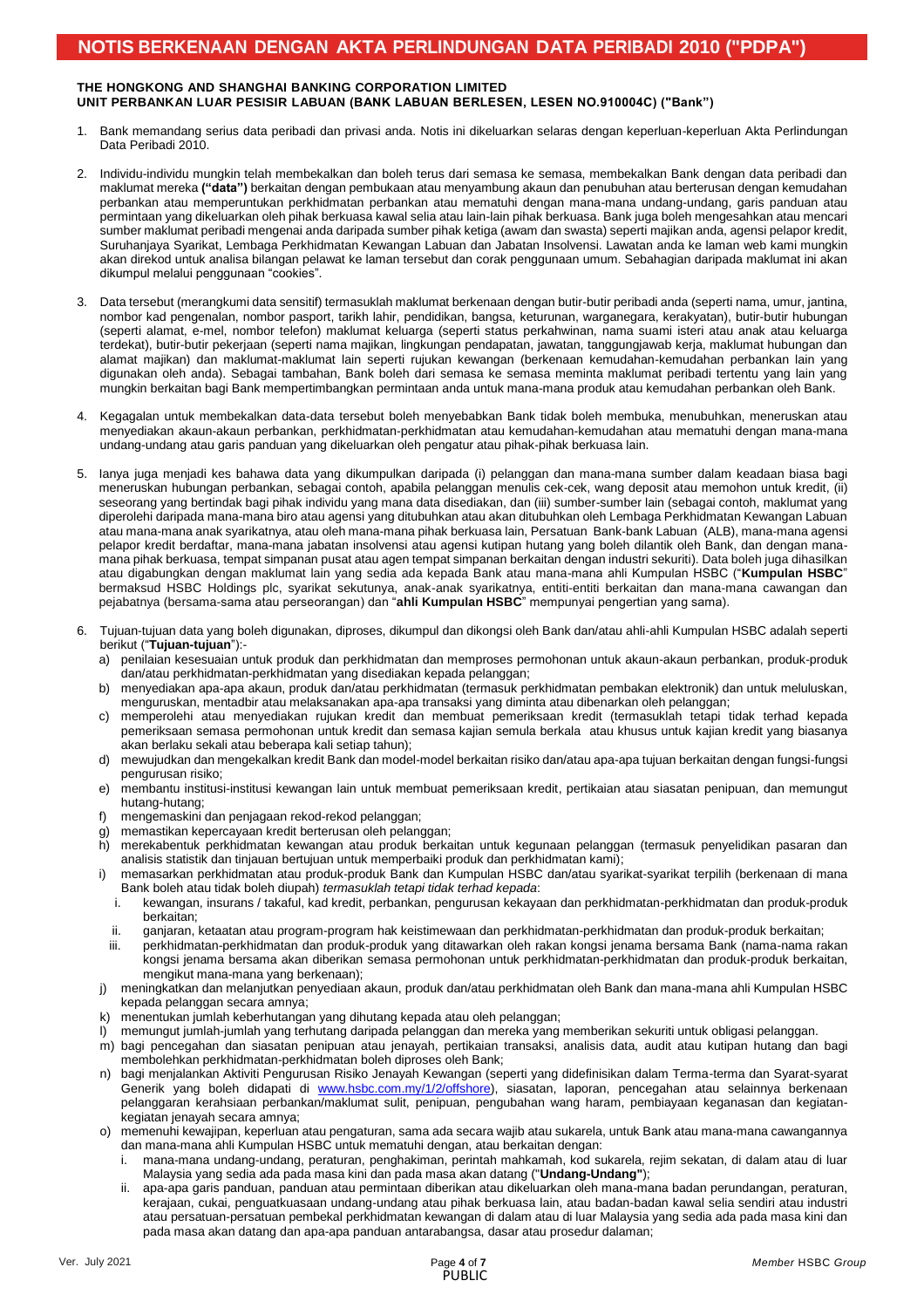# **NOTIS BERKENAAN DENGAN AKTA PERLINDUNGAN DATA PERIBADI 2010 ("PDPA")**

- iii. apa-apa kuntuak masa kini atau masa akan uatang atau kumumen iain dengan undang-undang tempatan atau asing,<br>kehakiman, pentadbiran, awam atau badan penguatkuasaan undang-undang, atau pihak berkuasa kerajaan, cukai, ha iii. apa-apa kontrak masa kini atau masa akan datang atau komitmen lain dengan undang-undang tempatan atau asing, peraturan, kewangan, sekuriti atau pertukaran hadapan, mahkamah, bank pusat atau pihak-pihak berkuasa lain, atau badan-badan kawal selia sendiri atau industri atau persatuan-persatuan pembekal perkhidmatan kewangan atau mana-mana ejen mereka yang mempunyai bidang kuasa ke atas semua atau mana-mana bahagian Kumpulan HSBC (bersama-sama **"Pihak-Pihak Berkuasa"** dan setiap satu **"Pihak Berkuasa"**) yang diambil alih oleh, dikenakan ke atas atau terpakai kepada Bank atau mana-mana cawangannya atau mana-mana ahli Kumpulan HSBC; atau
	- iv. mana-mana perjanjian atau ketaatsetiaan antara Pihak Berkuasa;
	- p) mematuhi apa-apa kewajipan, keperluan, dasar, prosedur, langkah-langkah atau perkiraan bagi perkongsian data dan maklumat di dalam Kumpulan HSBC dan/atau mana-mana kegunaan lain data dan maklumat mengikut apa-apa program untuk mematuhi dengan sekatan atau pencegahan atau pengesanan pengubahan wang haram, pembiayaan keganasan atau lain-lain aktiviti yang menyalahi undang-undang;
	- q) menjalankan apa-apa tindakan bagi memenuhi tanggungjawab Bank atau mana-mana ahli Kumpulan HSBC untuk mematuhi Undang-Undang atau panduan antarabangsa atau permintaan-permintaan peraturan yang berhubungan dengan atau berkaitan dengan pengesanan, penyiasatan dan pencegahan pengubahan wang haram, pembiayaan keganasan, sogokan, rasuah, pengelakan cukai, penipuan, pengelakan sekatan ekonomi atau perdagangan dan / atau apa-apa tindakan atau percubaan untuk memintas atau melanggar mana-mana Undang-Undang yang berkaitan dengan perkara ini;
	- r) memenuhi mana-mana obligasi Bank atau mana-mana ahli Kumpulan HSBC untuk mematuhi apa-apa permintaan atau permohonan dari Pihak Berkuasa;
	- s) membolehkan pemegang serahhak sebenar atau yang dicadangkan Bank, atau peserta atau sub-peserta berkenaan hak Bank atas pelanggan untuk menilai transaksi yang bertujuan menjadi subjek kepada serahan hak, penyertaan atau sub-penyertaan;
	- bagi apa-apa tujuan yang dikehendaki oleh undang-undang dan peraturan;
	- u) bagi tujuan menguatkuasakan hak-hak perundangan dan/atau mendapatkan nasihat undang-undang (sama ada melalui prosiding kehakiman atau apa-apa bentuk prosiding yang diiktiraf dalam undang-undang) yang dimulakan oleh atau disampaikan ke atas Bank (sama ada atau tidak Bank adalah satu pihak);
	- untuk membuat pertanyaan atau siasatan sama ada atau tidak data pelanggan atau seseorang yang dipungut, diguna dan/atau diproses oleh Bank itu adalah sebenarnya orang yang dibenarkan, atau sebaliknya walau apa jua pertalian, atau kaitan dengan, orang atau entiti yang dibenarkan; dan juga bagi melapor atau mengambil apa-apa remedi atau tindakan pencegahan berkenaan dengannya;
	- w) bagi semua tujuan sampingan berkaitan penyediaan kemudahan-kemudahan termasuk penyediaan komputer, telekomunikasi dan perkhidmatan-perkhidmatan berteknologi;
	- x) untuk perancangan perniagaan dan membuat keputusan atau keperluan operasi dalaman Bank atau Kumpulan HSBC (termasuk, tanpa had kepada, analisis dan pengurusan kewangan, kredit dan risiko, pembangunan dan perancangan sistem atau produk, insurans / takaful, laporan, audit dan tujuan pentadbiran);
	- y) mengekalkan sepenuhnya hubungan Bank dan Kumpulan HSBC dengan pelanggan (termasuklah, sekiranya pelanggan tidak membantah, pemasaran atau mempromosikan perkhidmatan kewangan atau produk-produk berkaitan, penyelidikan pasaran, insurans / takaful, audit dan tujuan pentadbiran); dan/atau
	- z) apa-apa aktiviti yang berkaitan atau sehubungan dengan tujuan-tujuan yang dinamakan di atas.
- 7. Data yang dikumpul dan dipegang oleh Bank atau ahli Kumpulan HSBC berkaitan dengan seseorang individu akan dirahsiakan atau disimpan secara sulit tetapi Bank atau ahli Kumpulan HSBC boleh, jika perlu, memberikan atau mendedahkan maklumat-maklumat tertentu kepada pihak-pihak berikut (sama ada di dalam atau di luar Malaysia) bagi tujuan-tujuan yang dinyatakan di perenggan 6 (yang boleh juga kemudiannya akan memproses, memindah atau mendedahkan data sedemikian untuk tujuan-tujuan yang dinyatakan di perenggan 6) tertakluk pada setiap masa kepada mana-mana undang-undang (termasuk peraturan-peraturan, tatacara, kod amalan industri, obligasi dan/atau arahan dari mana-mana garis panduan yang dikeluarkan oleh mana-mana pihak berkuasa kawal selia) yang terpakai kepada Bank:
	- a) mana-mana Ahli Kumpulan HSBC (termasuk mana-mana pekerja, pegawai, ejen atau pengarah);
	- b) mana-mana ejen, kontraktor, sub-kontraktor, pembekal perkhidmatan, peguam, pelelong, penilai atau syarikat bersekutu Kumpulan HSBC (termasuk pekerja, pengarah, pegawai, pelatih, ejen, kontraktor, pembekal perkhidmatan dan penasihat professional mereka);
	- c) pakatan perniagaan atau rakan niaga yang menyediakan produk atau perkhidmatan kepada kami dan/atau anda dan mana-mana pembekal perkhidmatan pihak ketiga yang membekalkan, tadbir, telekomunikasi, komputer, penyimpanan, pembayaran atau penyelesaian sekuriti atau perkhidmatan-perkhidmatan lain kepada Bank berhubung dengan operasi perniagaannya (termasuk pekerja, pengarah dan pegawai mereka);
	- d) mana-mana Pihak Berkuasa;
	- e) mana-mana orang lain yang mempunyai kewajipan untuk merahsiakan kepada Bank termasuklah mana-mana Ahli Kumpulan HSBC yang telah mengakujanji untuk merahsiakan maklumat tersebut atau mana-mana pihak yang perlu di dalam pertikaian atau siasatan penipuan untuk tujuan-tujuan yang dinyatakan di perenggan 6(m), termasuk penyedia rangkaian pembayaran kad;
	- f) bank pembayar menyediakan sesalinan cek berbayar (yang mungkin mengandungi maklumat berkenaan penerima) kepada pembayar;
	- g) mana-mana orang yang bertindak bagi pihak seseorang individu yang mana data telah disediakan, penerima pembayaran, waris, penama akaun, perantara, wartawan dan ejen bank, rumah penjelasan, sistem penjelasan atau penyelesaian, rakan niaga pasaran, ejen pegangan hulu, swap atau perdagangan repositori, bursa saham, pusat depositori sekuriti atau ejen depositori, syarikat-syarikat di mana pelanggan mempunyai kepentingan dalam sekuriti (di mana sekuriti tersebut dipegang oleh Bank atau mana-mana ahli Kumpulan HSBC) atau seseorang yang membuat apa-apa bayaran ke dalam akaun pelanggan;
	- h) mana-mana orang yang mana Bank atau mana-mana cawangannya atau mana-mana ahli Kumpulan HSBC yang berkewajipan atau dikehendaki atau dijangka untuk membuat pendedahan bagi maksud mana-mana garis panduan yang ditetapkan, atau berkaitan dengan perenggan 6 (n), (o), (p), (q) & (r);
	- i) mana-mana pemegang serah hak sebenar atau yang dicadangkan Bank atau perserta atau sub-peserta atau penerima pindahan hak-hak Bank berkenaan pelanggan;
	- j) mana-mana pihak keatas sesuatu transaksi yang memperolehi kepentingan, atau menjangkan risiko atau berkaitan dengan, akaun, produk dan/atau perkhidmatan yang disediakan oleh Bank;
	- k) mana-mana pengurus dana pihak ketiga yang menyediakan perkhidmatan pengurusan aset kepada pelanggan;
	- l) institusi-institusi kewangan pihak ketiga, penanggung-penanggung insurans/ pengendali takaful, syarikat-syarikat kad kredit, pembekal-pembekal perkhidmatan sekuriti dan pelaburan, penjana prospek atau pengagregat;
	- m) ganjaran pihak ketiga, kesetiaan, penjenamaan bersama dan hak istimewa penyedia program;
	- n) rakan kongsi penjenamaan bersama Bank atau mana-mana ahli Kumpulan HSBC (nama-nama rakan kongsi jenama bersama akan diberikan semasa permohonan untuk perkhidmatan-perkhidmatan dan produk-produk berkaitan, mengikut mana-mana berkenaan);
	- o) pembekal-pembekal perkhidmatan luar (termasuklah tetapi tidak terhad kepada pusat-pusat penghantaran, syarikat-syarikat telekomunikasi, telepemasaran dan ejen-ejen jualan langsung, pusat-pusat panggilan, syarikat-syarikat pemprosesan data dan syarikat-syarikat teknologi maklumat) yang diupah oleh Bank bagi tujuan-tujuan yang dinyatakan di perenggan 6 (i); p) institusi-institusi kewangan lain, agensi rujukan kredit, agensi pelaporan kredit yang didaftarkan di bawah Akta Agensi Pelaporan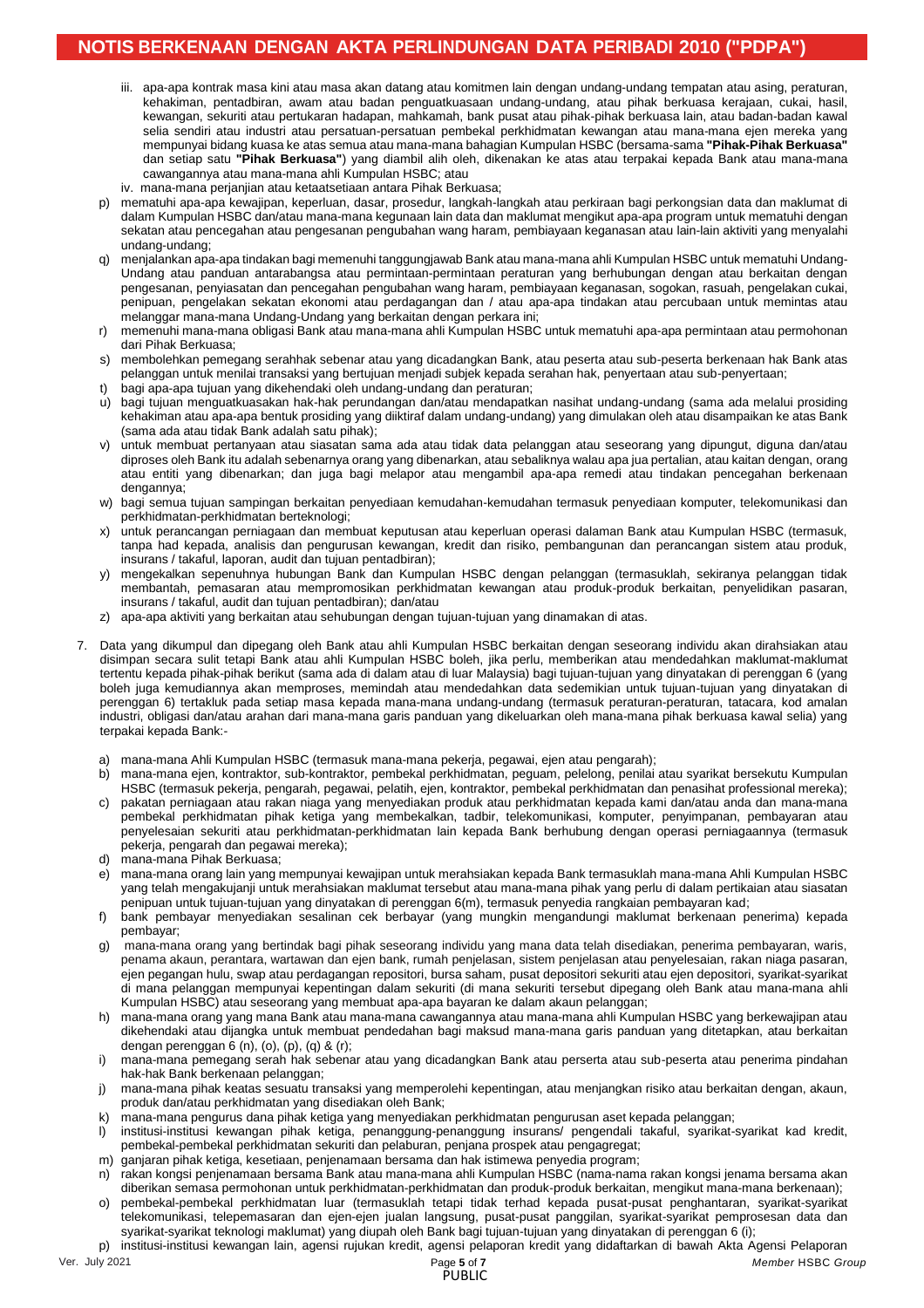## **NOTIS BERKENAAN DENGAN AKTA PERLINDUNGAN DATA PERIBADI 2010 ("PDPA")**

Kiledin 2010 (seperti yang disenarakan di laman web Bank di www.hsbc.com.my/h/z/onshore) atau bilo kledit (temiasuk yang<br>ditubuhkan oleh Lembaga Perkhidmatan Kewangan Labuan atau mana-mana subsidiari-subsidiarinya, atau ol Kredit 2010 (seperti yang disenaraikan di laman web Bank di [www.hsbc.com.my/1/2/offshore\)](http://www.hsbc.com.my/1/2/offshore) atau biro kredit (termasuk yang Berkuasa); Persatuan Bank-bank Labuan; mana-mana pihak berkuasa, pusat simpanan atau ejen simpanan berkaitan dengan industri sekuriti, polis, mana-mana badan kerajaan atau pihak berkuasa kawal selia yang lain, Cagamas Berhad dan/atau Syarikat Jaminan Kredit Berhad, mana-mana jabatan insolvensi dan jika ingkar, dibawa ke agensi-agensi pengutipan hutang;

- q) mana-mana penjamin atau pembekal sekuriti masa kini atau prospektif bagi kemudahan-kemudahan tersebut;
- r) mana-mana orang yang Bank percaya dengan suci hati yang akan membuat bayaran bagi pihak pelanggan; dan/atau
- s) mana-mana Orang yang Berhubungkait pelanggan tersebut (sepertimana yang didefinisikan dalam Terma-terma dan Syarat-syarat Generik yang boleh didapati d[i www.hsbc.com.my/1/2/offshore\)](file:///C:/Users/45101936/AppData/Local/Microsoft/Windows/INetCache/Content.Outlook/YM33AT6Q/www.hsbc.com.my/1/2/offshore);

di mana sahaja berada, termasuklah dalam bidangkuasa yang tidak mempunyai undang-undang perlindungan data yang menyediakan tahap perlindungan yang setaraf seperti di Malaysia. Sama ada ianya diproses di Malaysia atau di luar negara, selaras dengan undangundang perlindungan data, data pelanggan akan dilindungi oleh satu kod kerahsiaan yang ketat dan keselamatan yang mana semua ahli Kumpulan HSBC, kakitangan mereka dan pihak ketiga adalah tertakluk. Pelanggan memahami bahawa Bank atau mana-mana penerima berkewajipan untuk mendedahkan data pelanggan sekiranya dipaksa di bawah perundangan untuk berbuat demikian oleh mana-mana Undang-Undang.

- 8. Berkenaan dengan 7 (p) di atas, jika terdapat sebarang keingkaran dalam pembayaran di mana jumlah yang diingkar tidak dibayar sepenuhnya pada atau sebelum tarikh luput, individu tersebut bertanggungjawab untuk membolehkan data akaunnya dikongsi bersama, didedahkan kepada dan/atau disimpan oleh agensi pelapor kredit berdaftar.
- 9. Jika pelanggan mempunyai akaun bersama, Bank juga boleh mendedahkan kepada mana-mana pemegang akaun bersama, data pelanggan yang diberikan kepada Bank berkenaan akaun tersebut.
- 10. Jika pelanggan adalah sebuah syarikat, perkongsian liabiliti terhad, perkongsian konvensional, persatuan atau pertubuhan, Bank diberikuasa untuk memberikan atas budi bicara mutlaknya, apa-apa maklumat pelanggan berkenaan atau berkaitan dengan akaun pelanggan atau apa-apa perkhidmatan yang diberikan kepada pelanggan sedemikian, kepada mana-mana Orang yang Berhubungkait (sepertimana yang didefinisikan dalam Terma-terma dan Syarat-syarat Generik yang boleh didapati di [www.hsbc.com.my/1/2/offshore\)](file:///C:/Users/45101936/AppData/Local/Microsoft/Windows/INetCache/Content.Outlook/YM33AT6Q/www.hsbc.com.my/1/2/offshore) atau kepada mana-mana orang lain yang mana Bank berpuas hati merupakan anggota badan pengelola pelanggan yang mana berkenaan tidak kira sama ada orang-orang tersebut merupakan penandatangan yang diberikuasa dan jika ya, tidak kira apa kuasa mereka untuk menandatangani di bawah akaun pelanggan atau mana-mana perkhidmatan yang diberikan kepada pelanggan.
- 11. Bank boleh mengguna, menganalisis dan menilai data pelanggan yang dipegang mengenai pelanggan dan akaun pelanggan, termasuk jenis transaksi pelanggan dan/atau rakanniaganya, untuk memberikan kepada pelanggan dan/atau rakanniaganya, maklumat tentang produk dan perkhidmatan daripada ahli Kumpulan HSBC dan juga pihak-pihak ketiga yang terpilih yang Bank anggap boleh menarik minat pelanggan dan/atau rakanniaganya melalui telefon, telefon mudah alih, media elektronik, pos atau cara-cara lain. Bank boleh memberikan maklumat ini kepada ahli Kumpulan HSBC yang lain supaya mereka dapat melakukan yang sama melainkan pelanggan telah membantah pendedahan sedemikian untuk tujuan penjualan silang kepada pelanggan dan/atau rakanniaganya.
- 12. Di bawah dan selaras dengan peruntukan-peruntukan PDPA dan Kod Amalan yang diluluskan dan dikeluarkan di bawah PDPA, mana-mana individu boleh:
	- a) memeriksa sama ada Bank memegang datanya dan mempunyai akses kepada data tersebut;
	- b) meminta Bank untuk membetulkan apa-apa data yang berkaitan dengannya yang tidak tepat;
	- c) meminta penjelasan berkenaan polisi-polisi dan amalan-amalan Bank berkenaan data dan untuk dimaklumkan berkenaan jenis data peribadi yang dipegang oleh Bank;
	- d) berkenaan dengan kemudahan-kemudahan, meminta untuk dimaklumkan perkara data yang manakah yang biasanya didedahkan kepada agensi pelapor kredit berdaftar atau agansi kutipan hutang.
- 13. Menurut terma-terma PDPA, Bank berhak untuk mengenakan bayaran bagi permintaan untuk pemprosesan apa-apa akses data.
- 14. Individu boleh meminta akses kepada data, pembetulan data dan jenis data yang disimpan oleh Bank. Permintaan boleh dibuat secara Kediri di mana-mana cawangan Bank. Anda akan diminta untuk melengkapkan boring akses / pembetulan dan satu fi sepertimana diperuntukkan dalam PDPA akan dikenakan. Secara alternatif, anda boleh menghubungi cawangan Bank (nombor talian boleh didapati di [www.hsbc.com.my/1/2/offshore\)](file:///C:/Users/45101936/AppData/Local/Microsoft/Windows/INetCache/Content.Outlook/YM33AT6Q/www.hsbc.com.my/1/2/offshore).
- 15. Jika anda mempunyai apa-apa pertanyaan atau aduan berkenaan dengan Notis ini atau sebaliknya berkenaan dengan penyalahgunaan atau mensyaki penyalahgunaan maklumat-maklumat peribadi anda, anda boleh menghubungi cawangan Bank (nombor talian boleh didapati di [www.hsbc.com.my/1/2/offshore\)](http://www.hsbc.com.my/1/2/offshore).
- 16. Jika anda tidak mahu kami terus mendedahkan nama, butir-butir hubungan dan/atau maklumat bukan kewangan anda kepada manamana syarikat dalam Ahli Kumpulan HSBC atau pihak ketiga tersebut bagi tujuan jualan silang dan/atau jika anda tidak mahu dihubungi oleh kami atau pihak ketiga tersebut untuk jualan atau promosi apa-apa produk atau perkhidmatan melalui penyiaran apa-apa bahan promosi dan/atau bahan pemasaran, sila menulis kepada:

#### **Direct Mailing Exclusion Coordinator The Hongkong and Shanghai Banking Corporation Limited, Offshore Banking Unit Labuan** Level 11(B1), Main Office Tower Financial Park Labuan Jalan Merdeka 87000 Wilayah Persekutuan Labuan

- 17. Bank merizabkan hak untuk meminda Notis ini pada bila-bila masa dan akan meletakkan notis pindaan tersebut di laman sesawang Bank atau cawangan-cawangan Bank atau melalui apa-apa cara lain yang Bank anggap sesuai.
- 18. Tiada apa-apa dalam Notis ini akan menghadkan hak-hak pelanggan atau Bank di bawah Akta Perlindungan Data Peribadi 2010.
- 19. Jika anda membaca Notis ini sebagai seorang rakan kongsi atau bagi pihak badan korporat atau syarikat perniagaan yang merupakan pelanggan Bank, pemberian Notis ini yang dialamatkan kepada perkongsian, badan korporat atau syarikat perniagaan adalah dianggap sebagai notis yang diberikan kepada semua rakan kongsi atau pemegang jawatan (mengikut mana berkenaan) pelanggan tersebut yang mana data dikumpul dan/atau diproses oleh Bank bagi tujuan-tujuan yang dinyatakan di sini. Dalam hal ini, pelanggan menjamin bahawa pelanggan telah mendapat persetujuan semua individu tersebut tentang penyediaan data mereka kepada Bank untuk tujuan-tujuan yang disebutkan sebelum ini dan untuk mendedahkan kepada pihak-pihak tersebut sebagaimana yang dinyatakan di atas dan pelanggan